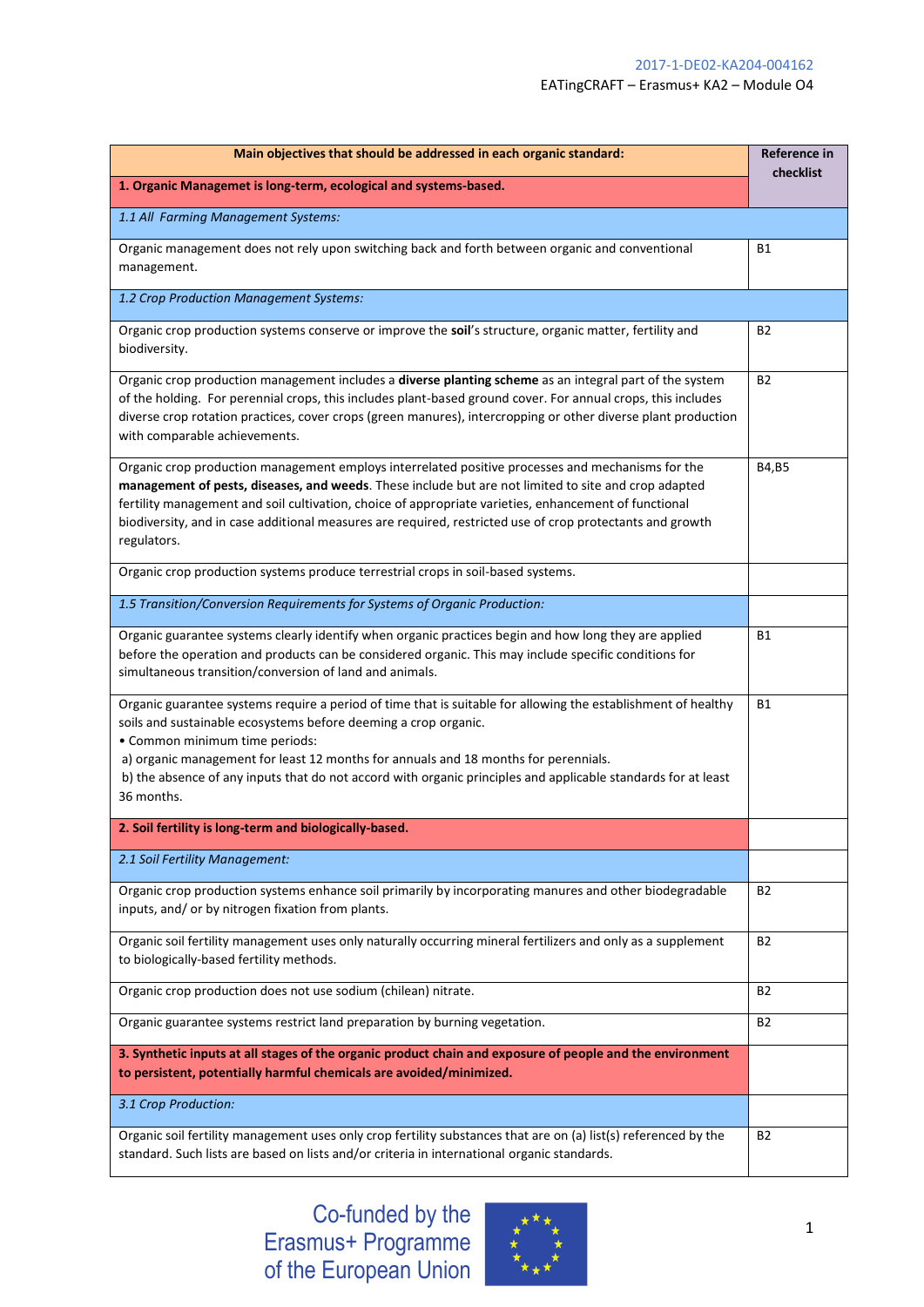| Organic soil fertility management does not use synthetic fertilizers or fertilizers made soluble by chemical<br>methods, e.g. superphosphates.                                                                                     |                |  |  |
|------------------------------------------------------------------------------------------------------------------------------------------------------------------------------------------------------------------------------------|----------------|--|--|
| Organic crop production uses only active substances for pest/disease/growth management that are on (a)<br>list(s) referenced by the standard. Such lists are based on lists and/or criteria in international organic<br>standards. | <b>B5</b>      |  |  |
| Organic crop production ensures that co-formulants (e.g. inerts and synergists) in formulated farm input<br>products are not carcinogens, mutagens, teratogens or neurotoxins.                                                     |                |  |  |
| Organic soil fertility management does not use human excrement on crops for human consumption without<br>measures to protect humans from pathogens.                                                                                |                |  |  |
| 3.4. Contamination: all systems:                                                                                                                                                                                                   |                |  |  |
| Organic management takes precautionary measures to avoid contamination (commonly this includes<br>barriers/buffers in production, cleaning of farm equipment, separation and cleaning in processing).                              | В6             |  |  |
| Organic processing management identifies and minimizes risks of product contamination.                                                                                                                                             | <b>B6</b>      |  |  |
| 4. Pollution and degradation of the production/processing unit and surrounding environment from<br>production/processing activities are minimized.                                                                                 |                |  |  |
| 4.1 Farm Production and Beekeeping:                                                                                                                                                                                                |                |  |  |
| Organic management maintains or enhances biodiversity in crop and non-crop habitats on the farm holding.                                                                                                                           | Β7             |  |  |
| Organic crop production systems employ measures to prevent land degradation, such as erosion and<br>salinization.                                                                                                                  | <b>B2</b>      |  |  |
| Organic soil fertility management prevents pollution of the environment, including land and water, by inputs<br>and practices.                                                                                                     | B2, B3         |  |  |
| Organic management ensures that water resources are used sustainably.                                                                                                                                                              | B <sub>3</sub> |  |  |
| Organic management does not undertake any actions that negatively impact high conservation value areas.                                                                                                                            | Β7             |  |  |
| Organic guarantee systems restrict use of synthetic coverings and mulches in organic production systems.                                                                                                                           |                |  |  |
| 5. Certain unproven, unnatural and harmful technologies are excluded from the system.                                                                                                                                              |                |  |  |
| 5.1 Genetically Modified Organisms                                                                                                                                                                                                 |                |  |  |
| Organic management systems do not use genetically modified organisms (GMO) or their derivatives, except<br>vaccines, in all stages of organic production and processing.                                                           | B8             |  |  |
| 5.4 Nanotechnology (this aspect is increasingly being covered by organic standards but is still new and mostly<br>non covered by regulations)                                                                                      |                |  |  |
| Organic production and processing systems do not intentionally manufacture or use nanomaterials.                                                                                                                                   |                |  |  |
| 8. Organic integrity is maintained throughout the supply chain.                                                                                                                                                                    |                |  |  |
| 8.1 Crop Production                                                                                                                                                                                                                |                |  |  |
| <b>Seeds and Planting Material</b>                                                                                                                                                                                                 |                |  |  |
| Organic crop production uses organic seed and planting materials unless such seed and materials are<br>unavailable.                                                                                                                | B8             |  |  |
| Organic crop production systems use non-chemically treated seeds and planting materials whenever<br>available.                                                                                                                     | B8             |  |  |

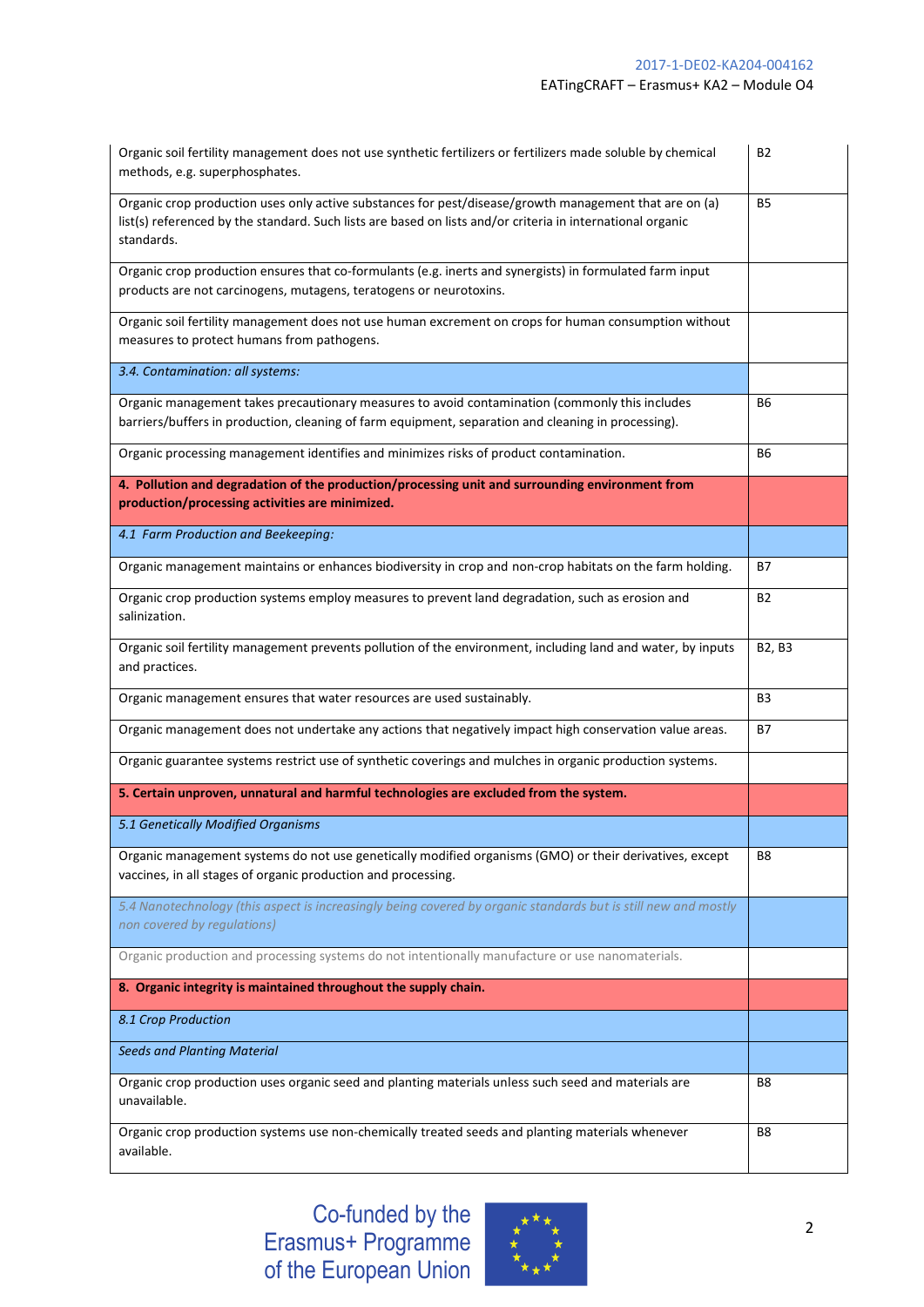### 2017-1-DE02-KA204-004162 EATingCRAFT – Erasmus+ KA2 – Module O4

| <b>Parallel and Split Production</b>                                                                                                                                                                                                                                      |                |
|---------------------------------------------------------------------------------------------------------------------------------------------------------------------------------------------------------------------------------------------------------------------------|----------------|
| Organic management completely and clearly separates the non-organic and organic parts and products of<br>holdings with split or parallel production, e.g. physical barriers, management practices, storage of inputs and<br>products.                                     |                |
| 8.3 Processing and Handling                                                                                                                                                                                                                                               |                |
| Organic management employs only those systems for cleaning and disinfecting surfaces, machinery and<br>processing facilities that prevent contamination of organic product.                                                                                               | B <sub>9</sub> |
| Organic processing ensures that packaging and storage/transportation containers do not contaminate the<br>organic product they contain.                                                                                                                                   |                |
| 9. Organic identity is provided in the supply chain.                                                                                                                                                                                                                      |                |
| Labeling identifies the person or company legally responsible for the product and the body that assures<br>conformity to the applicable organic standard.                                                                                                                 |                |
| 10. Fairness, respect and justice, equal opportunities and non-discrimination is afforded to employees and<br>workers                                                                                                                                                     |                |
| *** this objective is commonly addressed in private standards although not usually in the scope of<br>government organic standards.                                                                                                                                       |                |
| Organic operations in countries where social legislation is not in place or not enforced have social policies in<br>place. Such policies should be in accordance with the International Labor Organization's Declaration on<br>Fundamental Principles and Rights at Work. | A2             |
| Organic operations ensure that employees and contracted workers have the freedom to associate, the right<br>to organize and the right to bargain collectively.                                                                                                            |                |
| Organic operations provide all employees and contractors with equal opportunities and do not subject them<br>to discrimination.                                                                                                                                           |                |
| Organic operations do not violate human rights and they provide fair working conditions for employees and<br>contracted workers.                                                                                                                                          | A <sub>2</sub> |
| Organic operations do not use any type of forced or involuntary labor.                                                                                                                                                                                                    | A2             |
| Organic operations guarantee the integral well-being of any children who work in the operation.                                                                                                                                                                           |                |

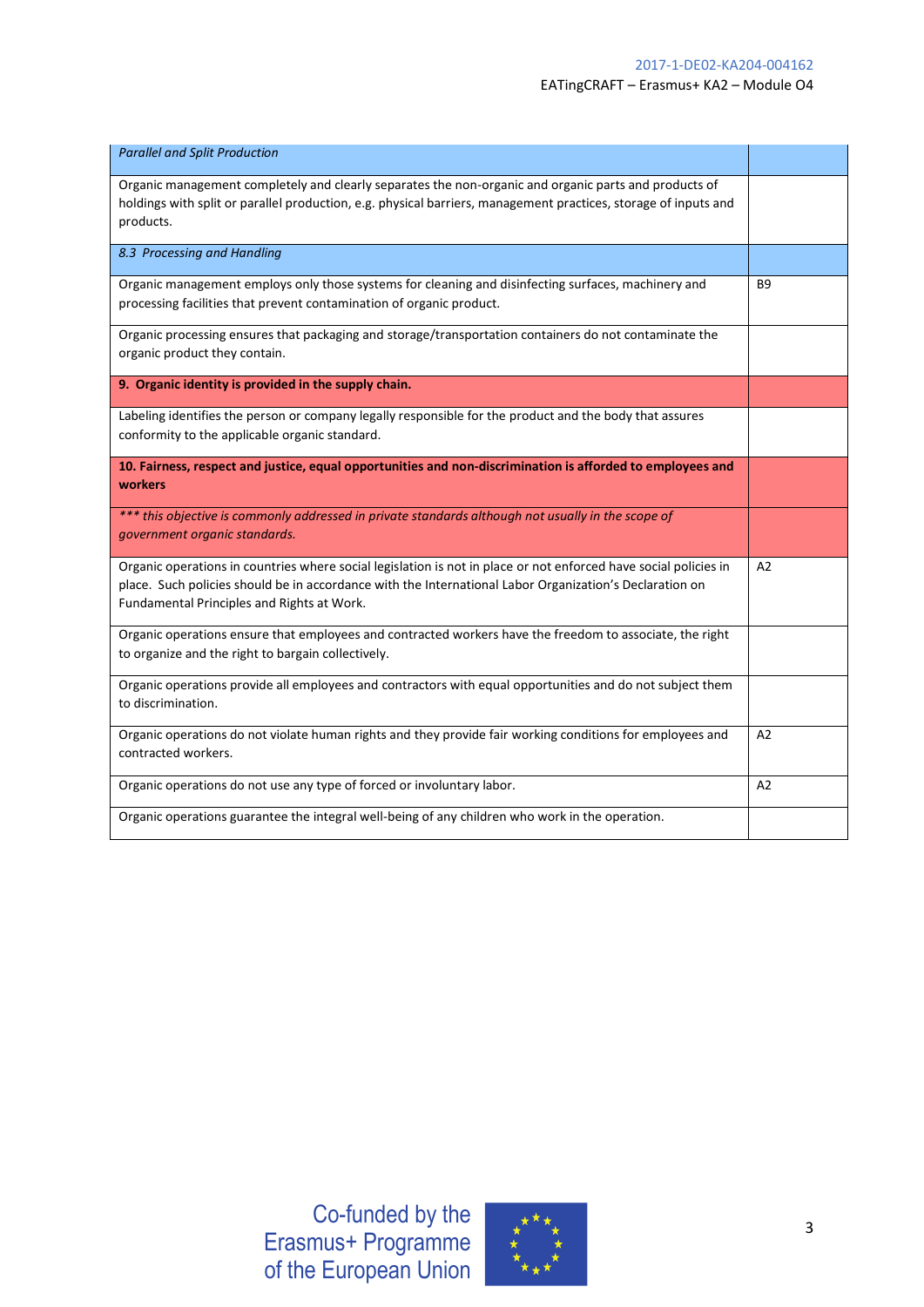| Peer Review Checklist Template: Crop production | Section A: provides basic information about the producer and the property<br>to be certified. |
|-------------------------------------------------|-----------------------------------------------------------------------------------------------|
| Date of the review:                             | Section B: covers the history of the property, the overall vision and your                    |
| Name(s) of the peer review team:                |                                                                                               |
|                                                 |                                                                                               |
|                                                 |                                                                                               |
|                                                 |                                                                                               |

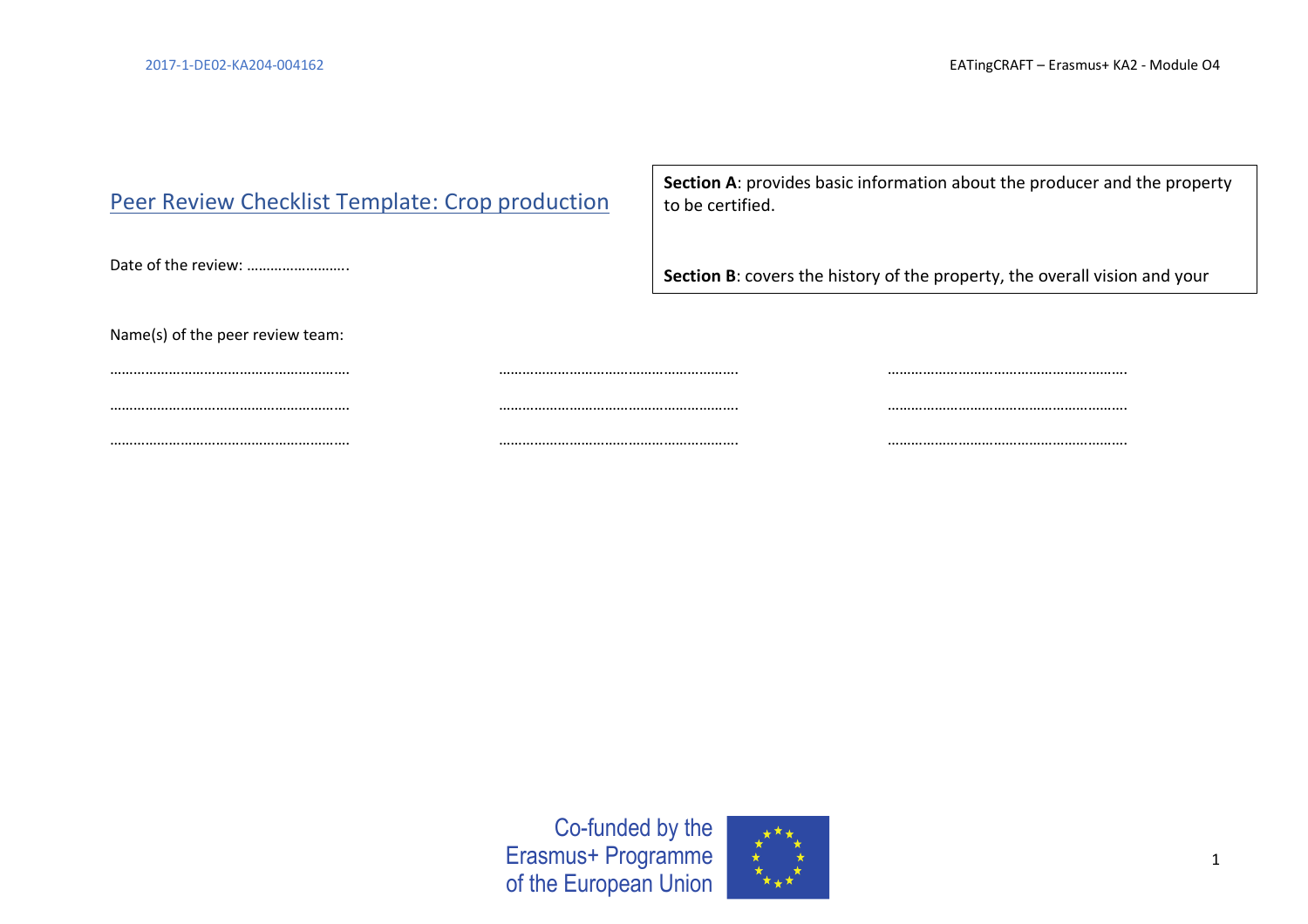# SECTION A:

### A1 APPLICANT AND PROPERTY DETAILS

| A1.1 | Name(s)                                   |  |
|------|-------------------------------------------|--|
| A1.2 | <b>Name of Property/Business</b>          |  |
| A1.3 | <b>Property Address / GPS coordinates</b> |  |
| A1.4 | <b>Contact Details</b>                    |  |
|      | Phone (mob):                              |  |
|      | Mobile:                                   |  |
|      | Email:                                    |  |
|      | Website:                                  |  |

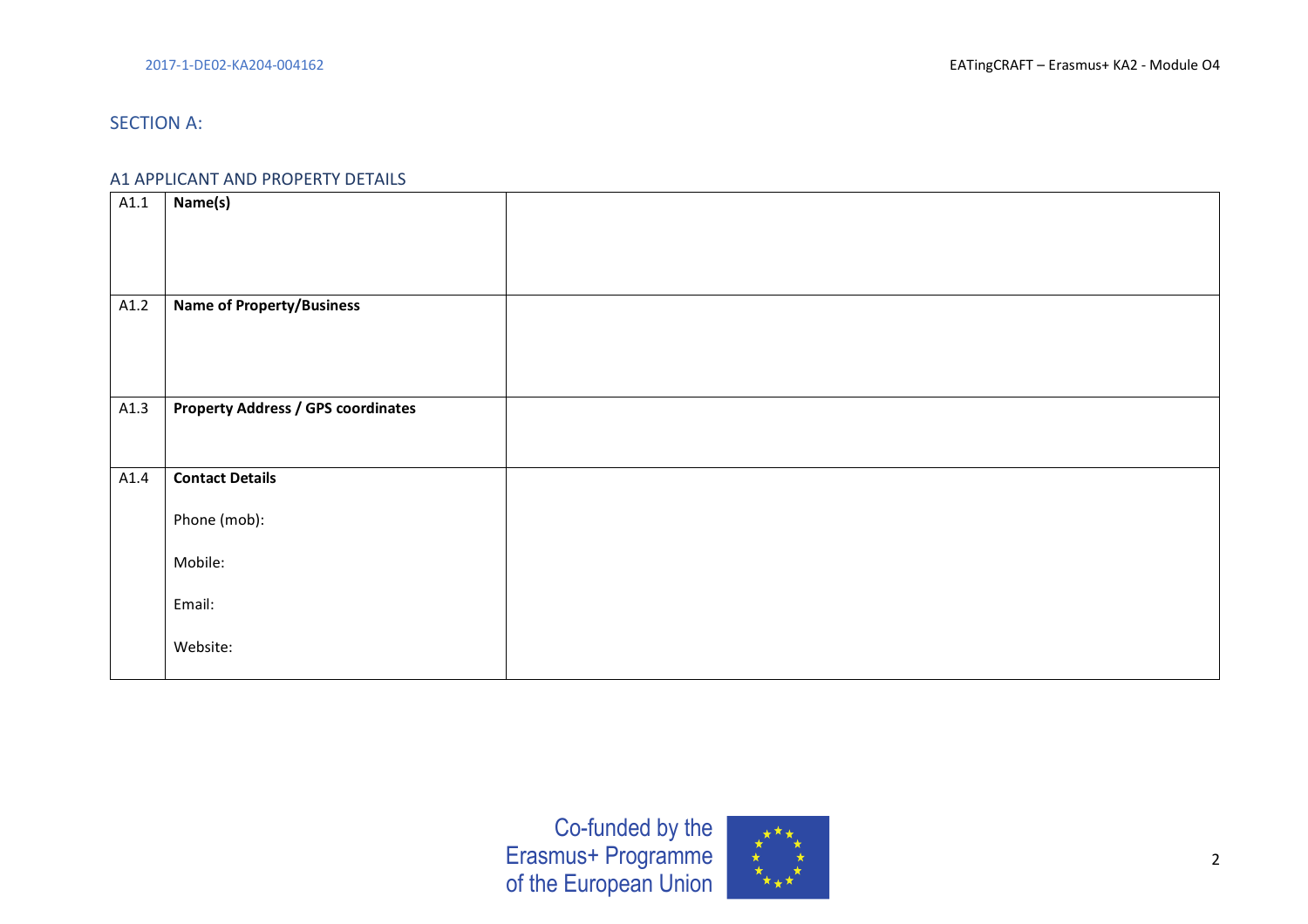#### **INSTRUCTIONS**

**Objective**: The goal of the peer review is two-fold. In part, it aims to verify that the standards are being upheld. Equally important, the peer review is an opportunity for producers to review their practices with their peers and reflect on how to improve practices on their farm.

#### **Preparation**

| Farm review team                                                           | Producer                                                                                                                                                                                                                             |
|----------------------------------------------------------------------------|--------------------------------------------------------------------------------------------------------------------------------------------------------------------------------------------------------------------------------------|
| Read the standards again.                                                  | Read the standards again.                                                                                                                                                                                                            |
| Look at the information previously gathered on the producer (i.e.: first   | Read the peer review checklist.                                                                                                                                                                                                      |
| application form, farm review report of the previous year, summary report) | Prepare to highlights differences, improvements and problems encountered                                                                                                                                                             |
| Make an appointment with the producer to investigate and ask the producer  | during the year.                                                                                                                                                                                                                     |
| to prepare the documents (invoices, receipts, maps, seed and input         | Collect the required documents.                                                                                                                                                                                                      |
| packaging used, cultivation register employment contract etc).             | For example: Land use map, property map, Invoices or receipts with name,<br>place and tel of suppliers, organic certificate (if any), Seed packaging and<br>other inputs used, employment contract(s), if any, of permanent workers. |

#### **Implementation of a peer review**:

- <sup>-</sup> The 1<sup>st</sup> part of the farm review should be done "in the field", visiting the plots under production, the storage areas and the processing/packaging areas.
- The 2nd part of the farm review should be done "**around a table**": you need to seat with the producer and check that all different sections have been answered, additionally you can further check receipts, invoices and the cultivation registers.

#### **During the peer review:**

| Farm review team                                                                            | Producer                                                   |
|---------------------------------------------------------------------------------------------|------------------------------------------------------------|
| Ask questions to determine compliance with the standards.                                   | Walk through the farm/production unit/parcel with the farm |
| Offer feedback and recommendations for improvement.                                         | review team answering questions and sharing openly         |
| Use this form to record what is observed, reported and discussed, pictures are also useful. |                                                            |
| Complete the farm review summary report and return it to the person in charge.              |                                                            |
|                                                                                             |                                                            |

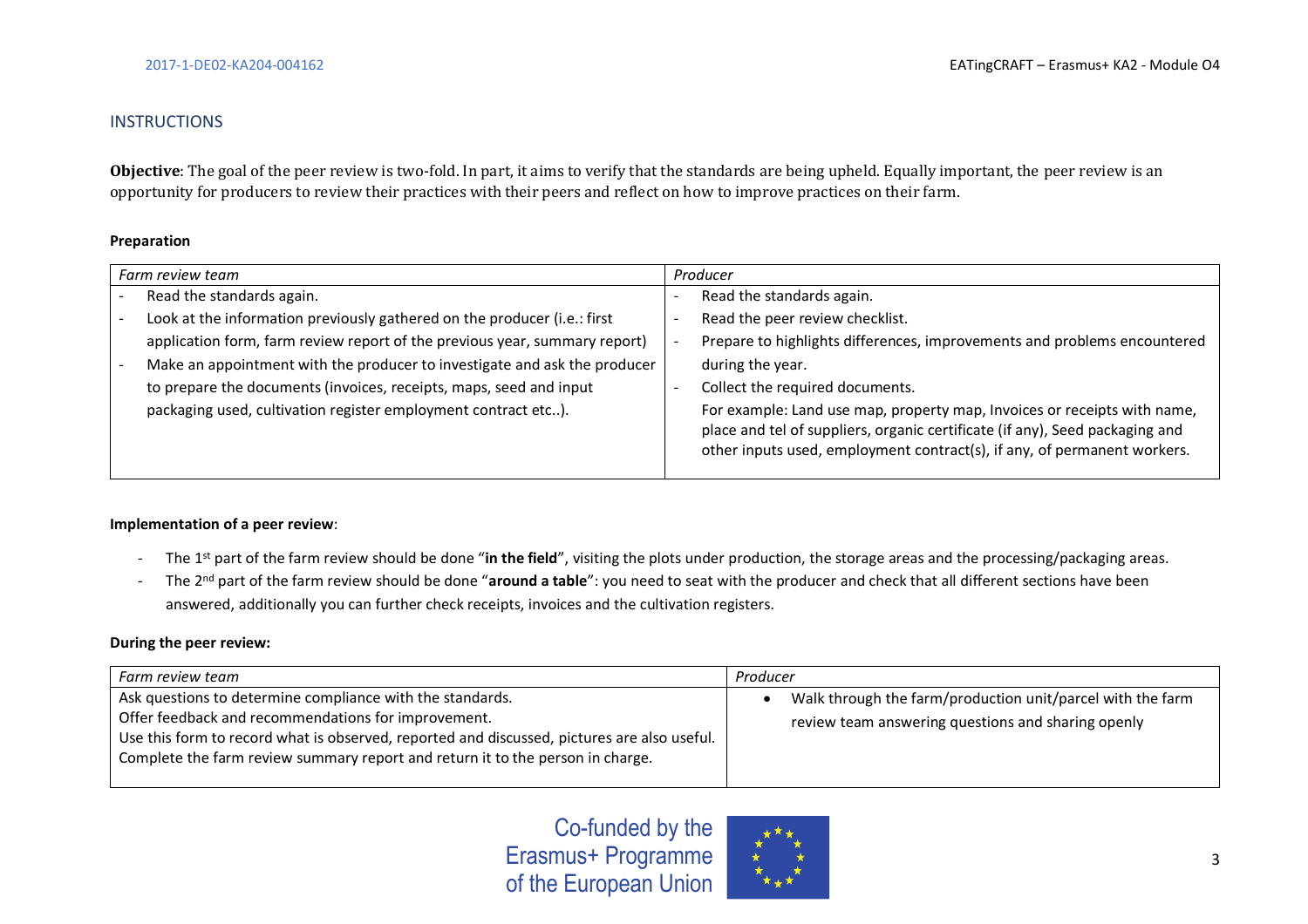PLEASE REMEMBER: It is easy to get side-tracked into specific conversations and discussions. Do that after the farm review is complete. Stay on track and perform a thorough farm review.

### A2 GENERAL INFORMATION ON THE PROPERTY

| A2.1 | <b>Current PGS Certification Status:</b>                 | i.e. New applicant or member since |
|------|----------------------------------------------------------|------------------------------------|
|      |                                                          |                                    |
|      |                                                          |                                    |
|      |                                                          |                                    |
|      | Expiry date of current certificate:                      |                                    |
|      |                                                          |                                    |
|      |                                                          |                                    |
|      |                                                          |                                    |
| A2.2 | Total area of property (hectares):                       |                                    |
|      |                                                          |                                    |
|      |                                                          |                                    |
|      |                                                          |                                    |
| A2.3 | Mixed production: Is the entire property or part only to |                                    |
|      | be organically certified by the PGS?                     |                                    |
|      |                                                          |                                    |
|      |                                                          |                                    |
|      |                                                          |                                    |
|      | Total area to be certified:                              |                                    |
|      |                                                          |                                    |
| A2.4 | Brief description of nature of business/enterprise:      |                                    |
|      |                                                          |                                    |
|      |                                                          |                                    |
|      |                                                          |                                    |
|      |                                                          |                                    |
|      |                                                          |                                    |
|      |                                                          |                                    |
|      |                                                          |                                    |
|      |                                                          |                                    |
|      | List the crops currently produced, as well as any other  |                                    |
|      |                                                          |                                    |
|      | that are planned for the upcoming season.                |                                    |
|      |                                                          |                                    |

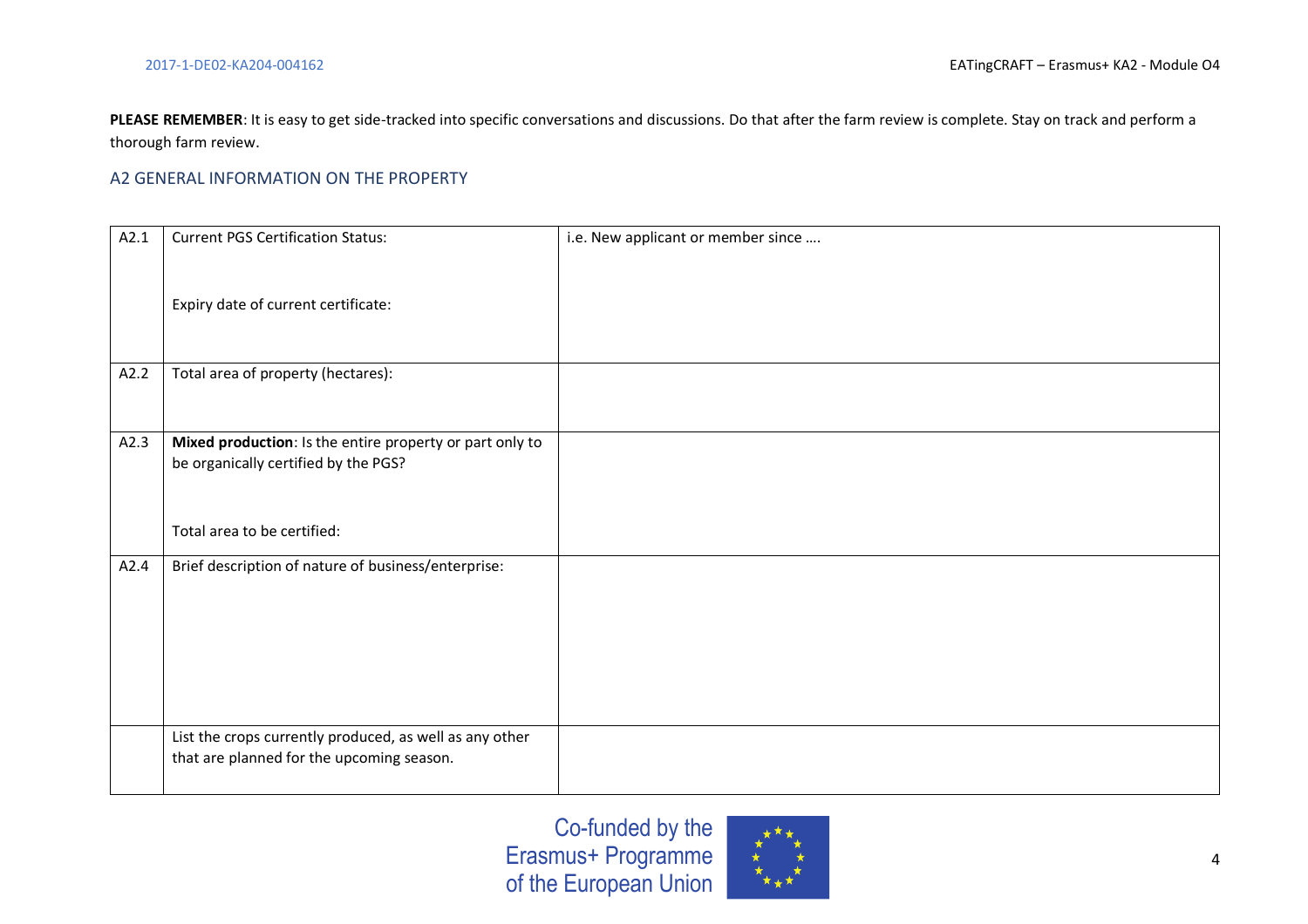| Are there any employees working on the propriety? If |  |
|------------------------------------------------------|--|
| yes, which type of contract do they have?            |  |
|                                                      |  |

# B Management

### B1 History and engagement

| B1.1 | How long have you owned/managed this<br>property?                               |  |
|------|---------------------------------------------------------------------------------|--|
|      | When did you begin conversion towards 'organic'<br>management of this property? |  |

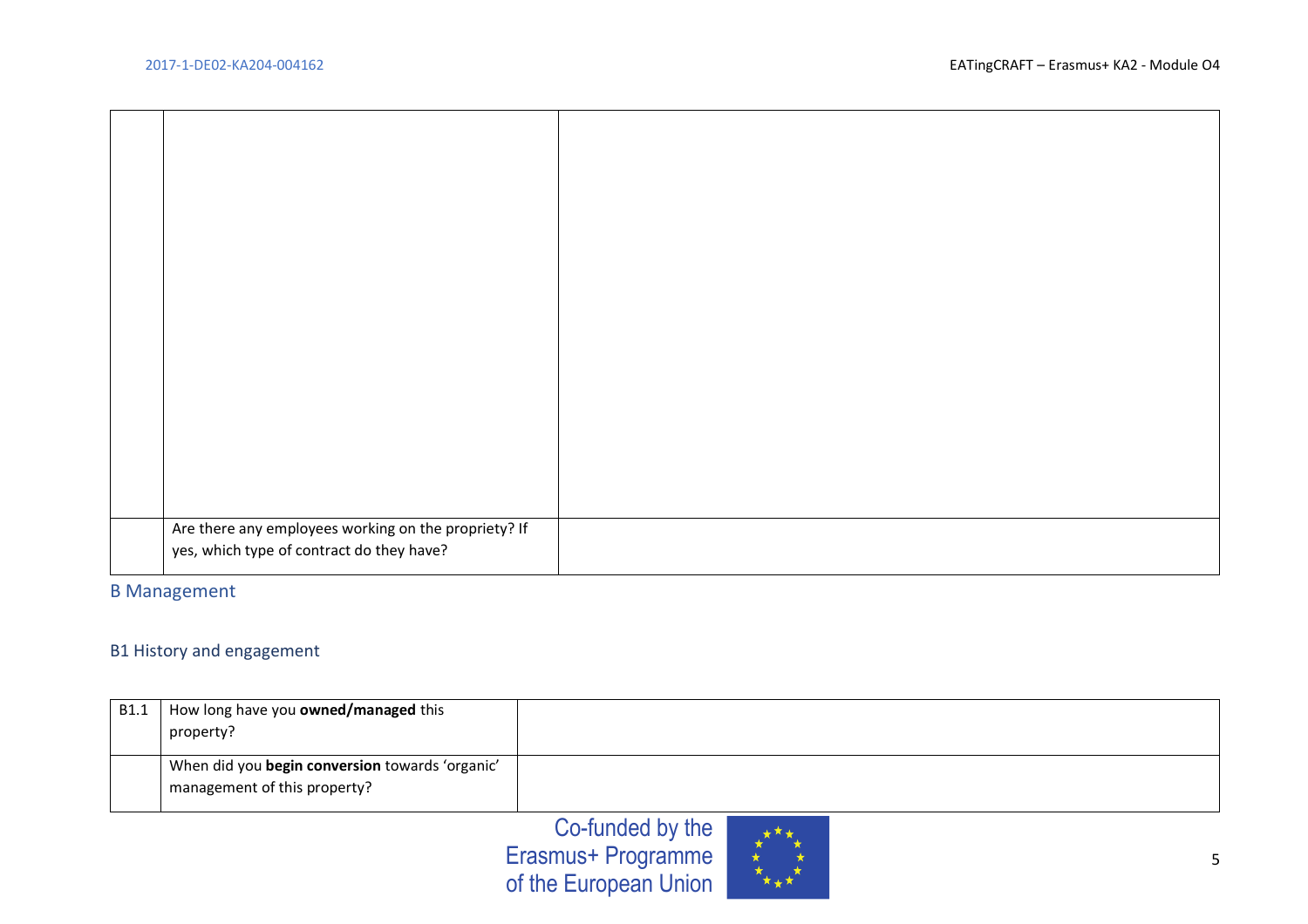| Are you already organic certified by a third-party<br>certification body? If yes whom?                                                                                       |  |
|------------------------------------------------------------------------------------------------------------------------------------------------------------------------------|--|
| When was the last time that synthetic fertilizer,<br>pesticide or herbicide were used on the property?<br>What was applied?                                                  |  |
| What sources do you use for information, advice,<br>and education on organics/natural farming<br>practices?                                                                  |  |
| What are your long-term goals for the organic<br>management of the property?                                                                                                 |  |
| Do you need clarification of the Organic Standards<br>in any way in regard to your property or<br>management?                                                                |  |
| Are there any other income generating or<br>hobby activities carried out on the property by<br>yourself or other persons that might influence<br>the management of the farm? |  |

### *Note for the reviewers:*

*1) try to get a sense of whether the farmer knows the content of the standard, but without asking it directly.*

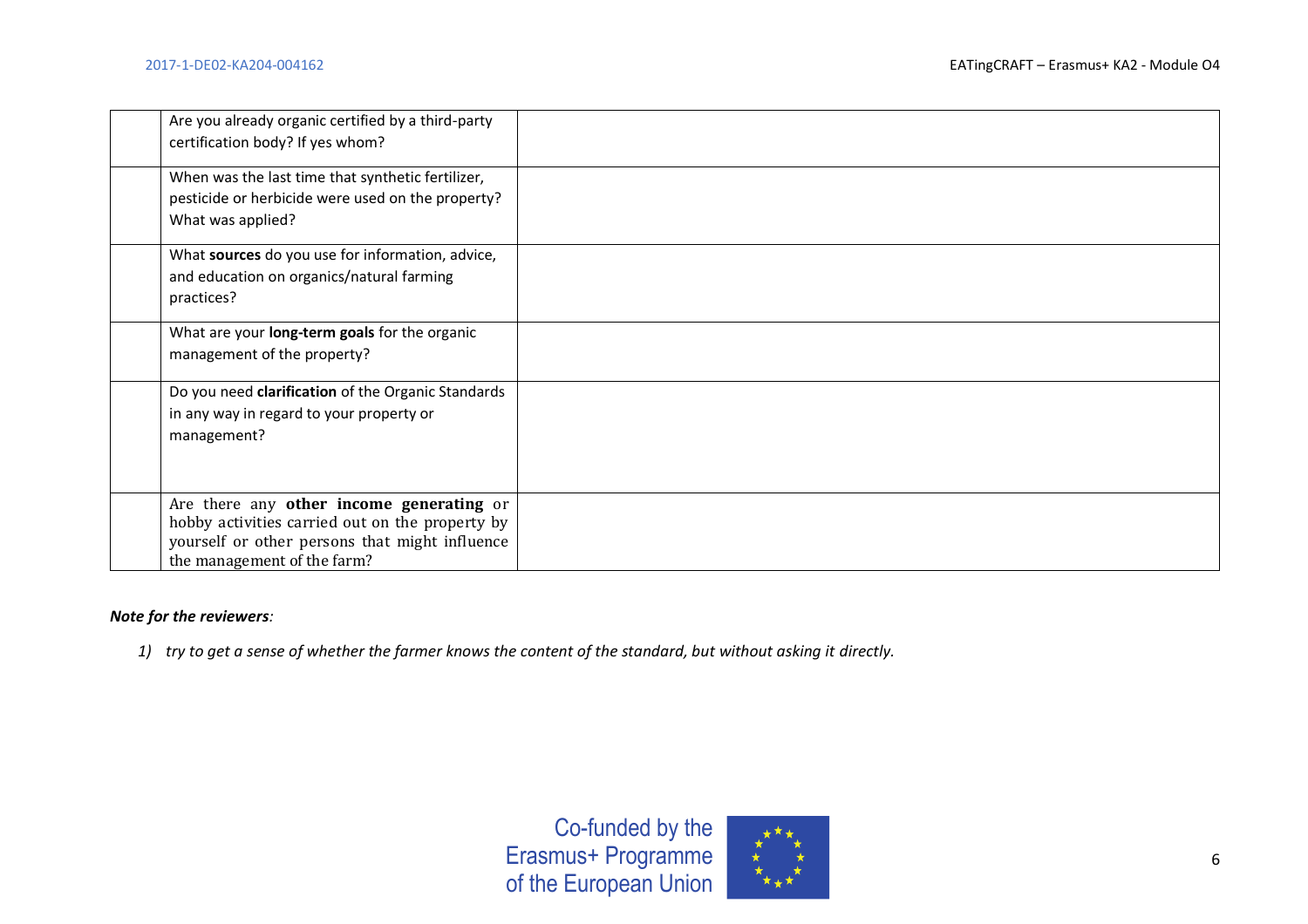# B2 Soil fertility and cop management

|                  | <b>QUESTIONS</b>                                                                                                                                                                                                           | ANSWER/OBSERVATIONS | IN LINE WITH THE<br>STANDADRS AND<br>OR CAHRTER |
|------------------|----------------------------------------------------------------------------------------------------------------------------------------------------------------------------------------------------------------------------|---------------------|-------------------------------------------------|
| B <sub>2.2</sub> | Describe the methods you use to develop and<br>maintain soil structure, fertility. List here<br>input that are applied (e.g. manure, plant<br>stimulants, compost. Include source if those<br>inputs are purchased.        |                     | Yes/No/Not sure                                 |
|                  | Note for the reviewers: ask for the bottles of<br>those products and have a detailed look at<br>them (take pictures in case of doubts about<br>acceptability of components and then follow<br>up by asking experts, etc.). |                     |                                                 |
|                  | Describe crop rotations practices including<br>fallow periods. Do you plant cover crops? Do<br>you use a cultivation register?                                                                                             |                     | Yes/No/Not sure                                 |

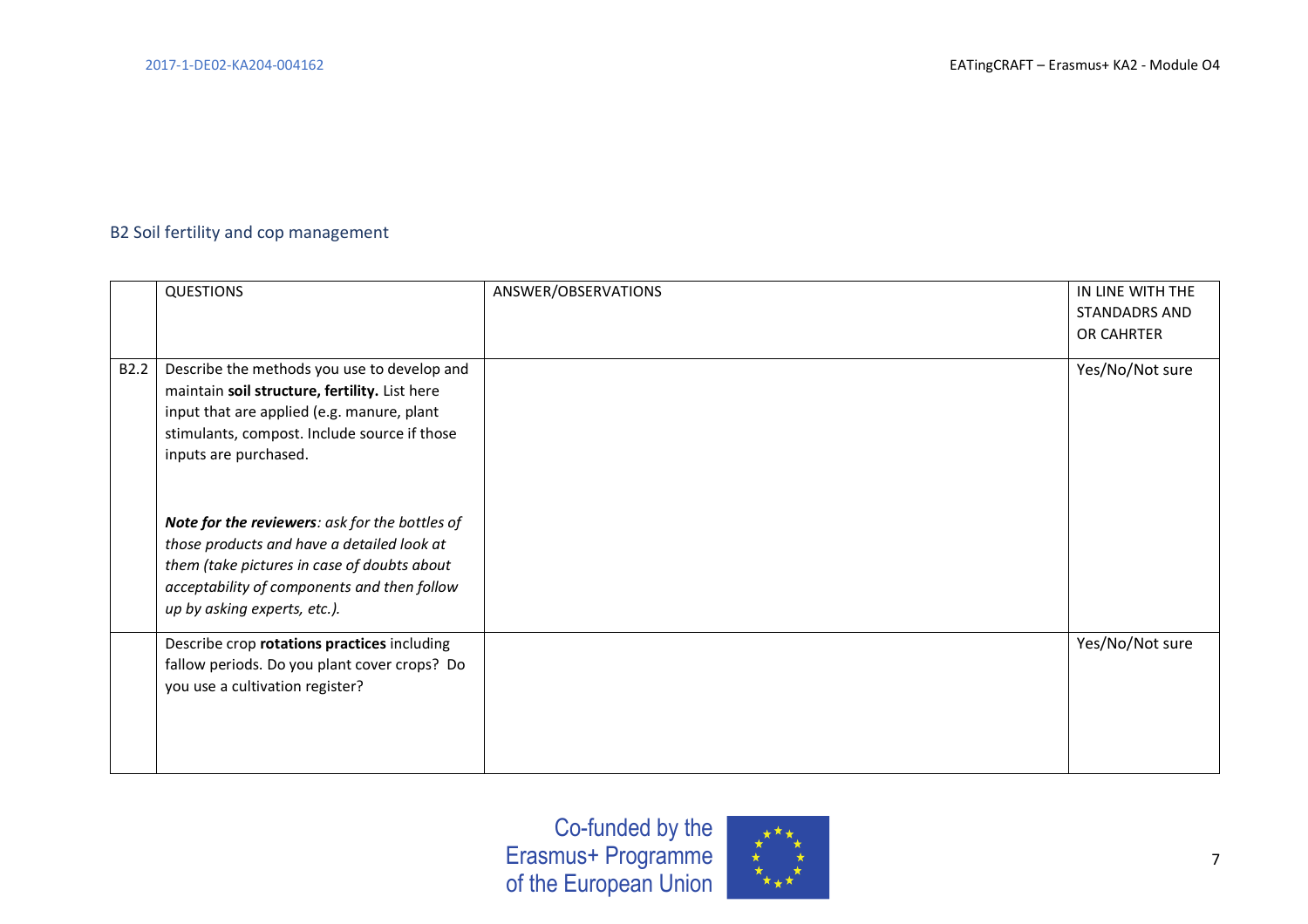| Does the farmer burn vegetation or crop<br>residues (observe signs like burned spots on<br>the farm)?                                                                                         | Yes/No/Not sure |
|-----------------------------------------------------------------------------------------------------------------------------------------------------------------------------------------------|-----------------|
| Describe any erosion or other soil problems<br>you may have on the property and how you<br>are managing them. Enquire about tillage<br>practice.                                              | Yes/No/Not sure |
| Have you had any soil tests conducted and if<br>so, provide particulars?                                                                                                                      | Yes/No/Not sure |
| Together with the farmer dig into the soil in<br>different fields. 1) Does it look and smell<br>healthy? 2) Is it very compacted? 3) Are the re<br>any worms or other signs of invertebrates? | Yes/No/Not sure |

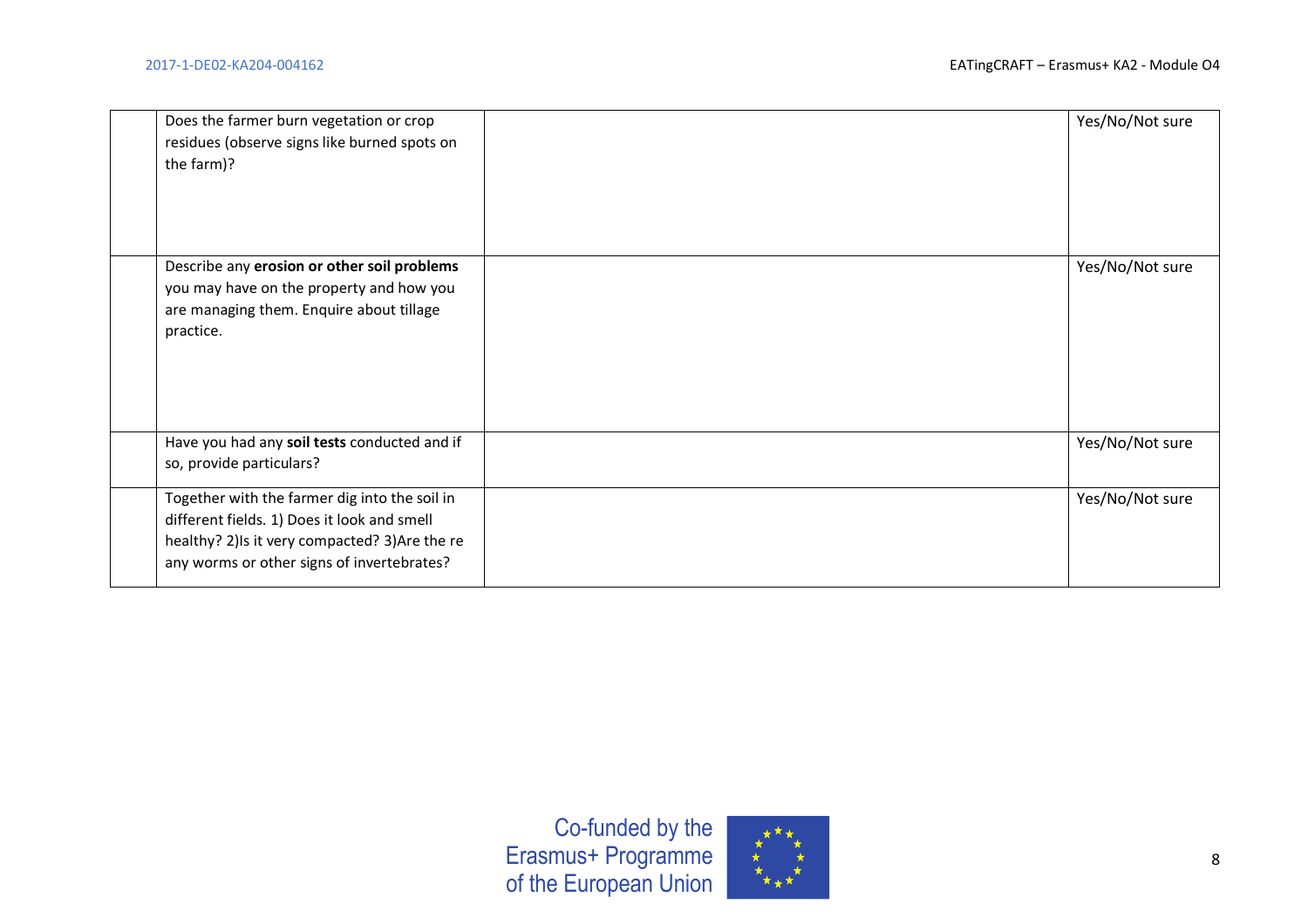### B3 Water Use

| <b>B3.1</b> | Name all sources of water used on the<br>property for irrigation, livestock, washing<br>crops and machinery, food processing and<br>ingredient in processed food. | Yes/No/Not sure |
|-------------|-------------------------------------------------------------------------------------------------------------------------------------------------------------------|-----------------|
|             | Have you had any water tests conducted on<br>any of the water sources listed in above, and if<br>so, provide particulars?                                         | Yes/No/Not sure |
|             | What are the methods to preserve water and<br>limit wasting?                                                                                                      | Yes/No/Not sure |

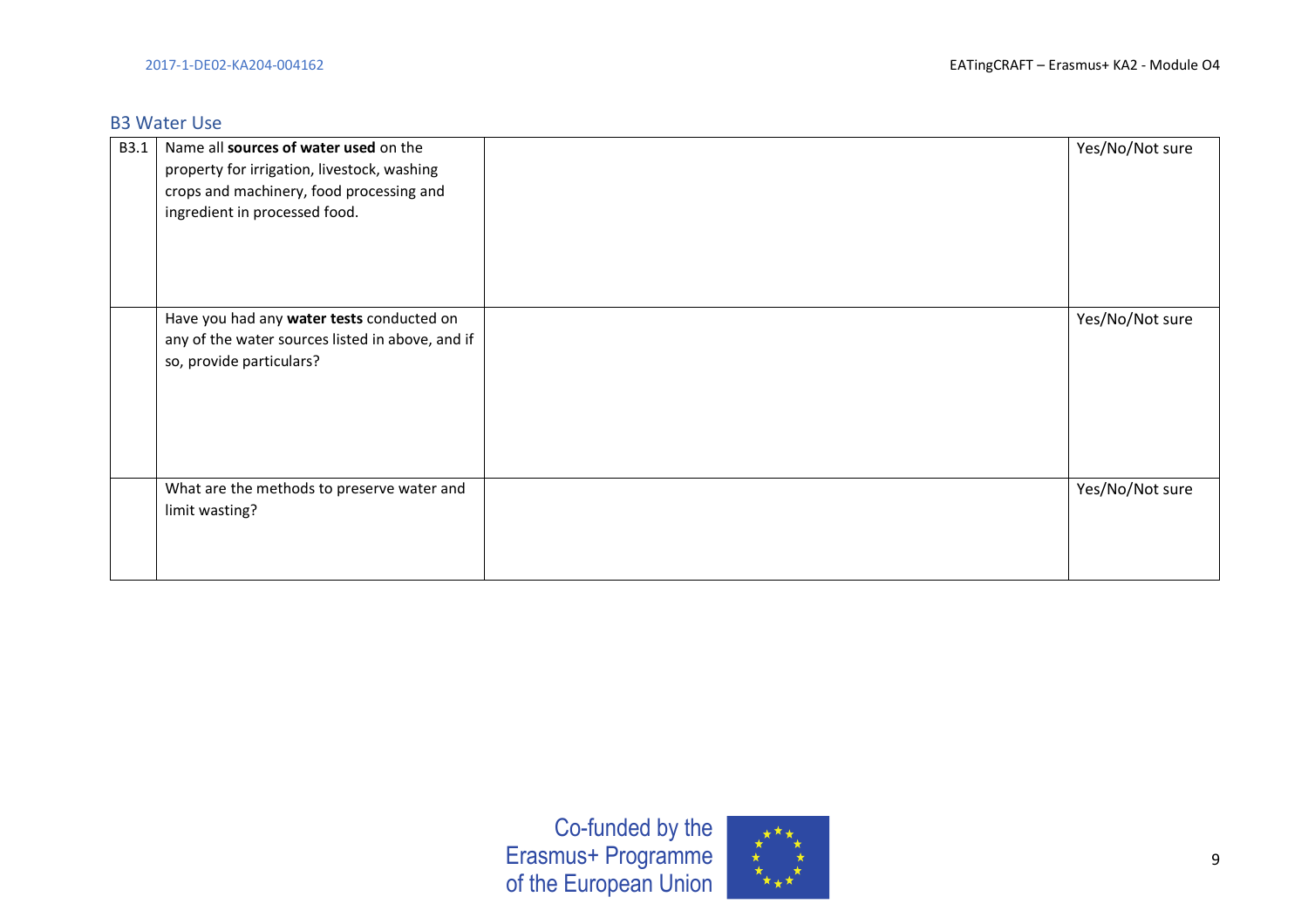### B4 Weeds management

| <b>B4.4</b> | What are your biggest weed challenges?                         | Yes/No/Not sure |
|-------------|----------------------------------------------------------------|-----------------|
|             |                                                                |                 |
|             | How do you manage weed pressure?                               | Yes/No/Not sure |
|             |                                                                |                 |
|             |                                                                |                 |
|             |                                                                |                 |
|             |                                                                |                 |
|             | Do you use any inputs for weed control? If yes,<br>which ones? | Yes/No/Not sure |
|             |                                                                |                 |
|             |                                                                |                 |

# B5 Pests and diseases

| B5.1 | What are your biggest challenges in terms of<br>pests and diseases? | Yes/No/Not sure |
|------|---------------------------------------------------------------------|-----------------|
|      | How do you manage pests and diseases?                               | Yes/No/Not sure |

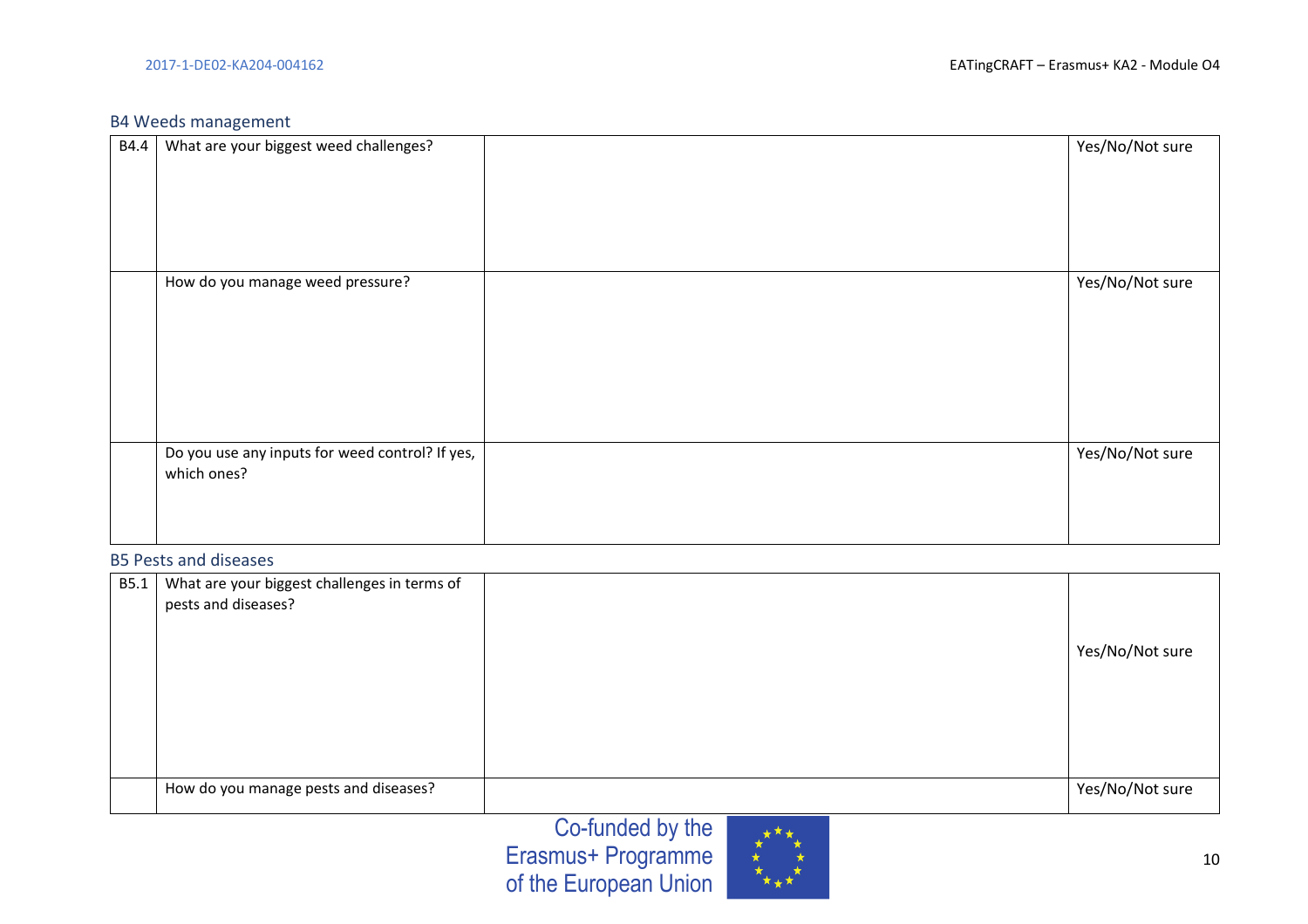| Do you use any inputs for pests and diseases<br>control? If yes, which ones?                                                                                                                                               | Yes/No/Not sure |
|----------------------------------------------------------------------------------------------------------------------------------------------------------------------------------------------------------------------------|-----------------|
| Note for the reviewers: ask for the bottles of<br>those products and have a detailed look at<br>them (take pictures in case of doubts about<br>acceptability of components and then follow<br>up by asking experts, etc.). |                 |

## B6 Buffers

| B6.1 | Are there any sources of possible<br>contamination of your property in the<br>neighbouring areas?                                                    |                 |
|------|------------------------------------------------------------------------------------------------------------------------------------------------------|-----------------|
|      |                                                                                                                                                      | Yes/No/Not sure |
|      | Describe what you have done to reduce<br>possible contamination of your property? (i.e.<br>buffer zones, physical barriers like tree, shrubs<br>etc) | Yes/No/Not sure |

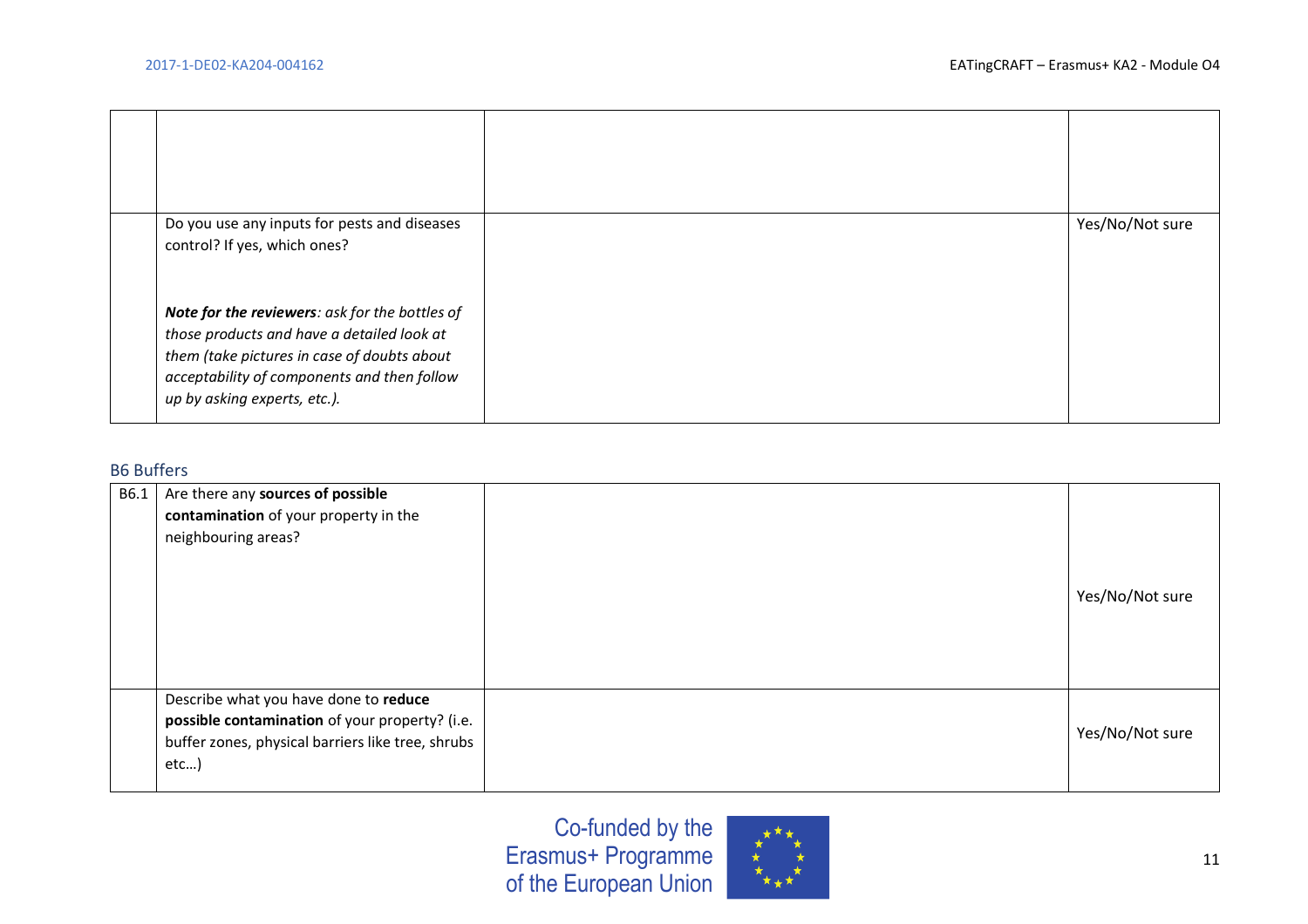$\blacksquare$ 

|      | <b>B7 Biodiversity Conservation</b>             |                 |
|------|-------------------------------------------------|-----------------|
| B7.1 | Describe how you are ensuring adequate          |                 |
|      | biodiversity within production areas and on the |                 |
|      | property generally.                             | Yes/No/Not sure |
|      |                                                 |                 |
|      |                                                 |                 |
|      |                                                 |                 |
|      |                                                 |                 |
|      |                                                 |                 |
|      |                                                 |                 |
|      |                                                 |                 |
|      |                                                 |                 |
|      |                                                 |                 |
|      | Describe any wild or natural areas on your      | Yes/No/Not sure |
|      | property, how these are protected and/or        |                 |
|      | enhanced, and how they contribute to the        |                 |
|      | overall biodiversity of your operation.         |                 |
|      |                                                 |                 |
|      |                                                 |                 |
|      |                                                 |                 |

### B8 Seeds and seedlings

| B8.1 | Provide details of the seeds and seedlings used. |                 |
|------|--------------------------------------------------|-----------------|
|      | How do you source them? Are you producing        |                 |
|      | them yourself? Are all organic?                  | Yes/No/Not sure |
|      |                                                  |                 |
|      |                                                  |                 |

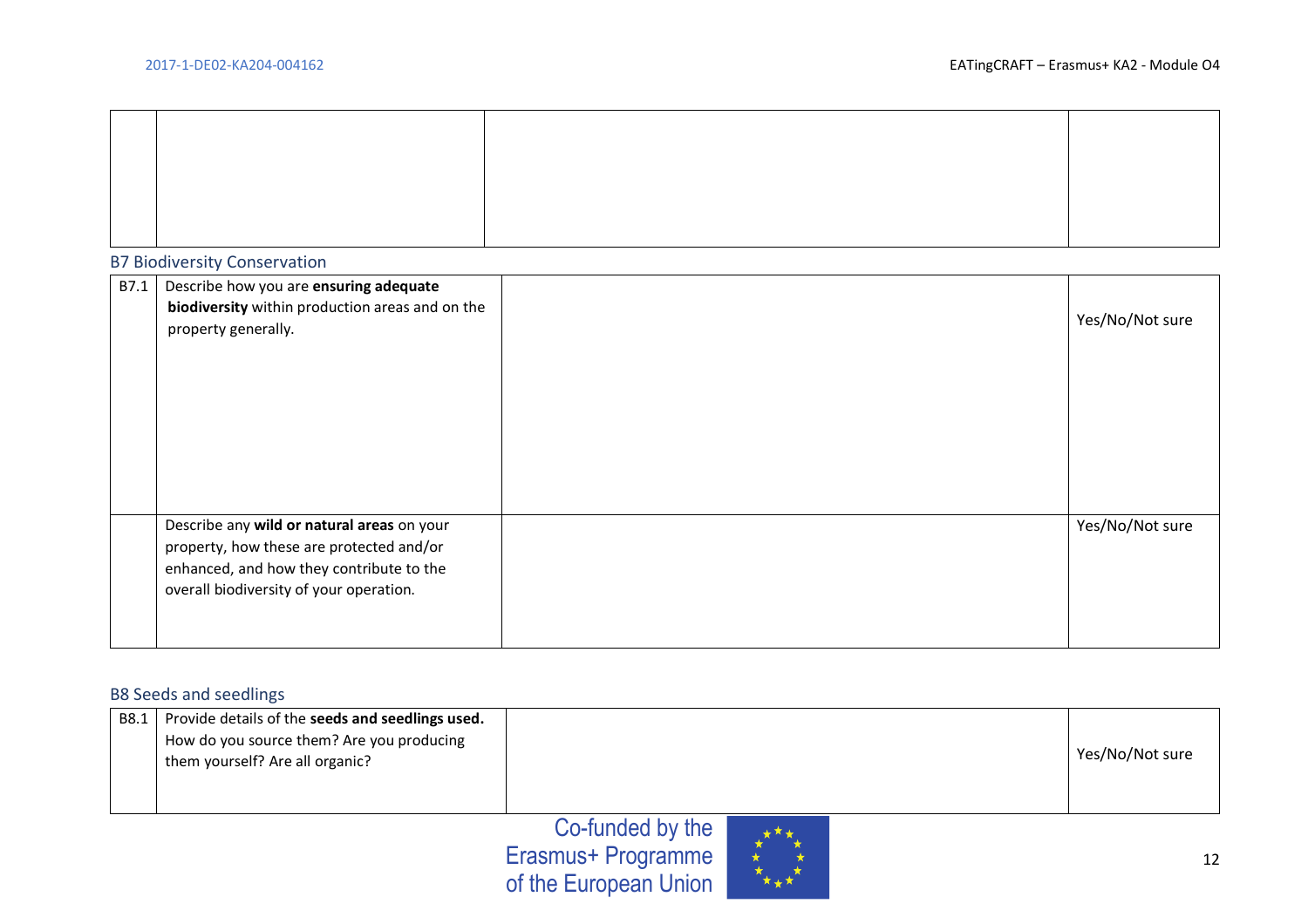| Ask to see packages and/or receipts. Check if<br>there is any risk of GMO contamination. |  |
|------------------------------------------------------------------------------------------|--|
|                                                                                          |  |
|                                                                                          |  |

# B9 Value chain

| B9.1 | <b>Storage and Transportation</b>                                                                                                                                                | Yes/No/Not sure |
|------|----------------------------------------------------------------------------------------------------------------------------------------------------------------------------------|-----------------|
|      | How is the produce stored? Is the storage area<br>clean?                                                                                                                         |                 |
|      | Is it stored at the farm or in other location (in this<br>case ask name and address of the storage<br>locations)? How is it transported from the fields<br>to the point of sale? |                 |
|      | If the storage is at the farm, visit the facilities<br>during the review.                                                                                                        |                 |
|      | <b>Selling strategy</b>                                                                                                                                                          | Yes/No/Not sure |

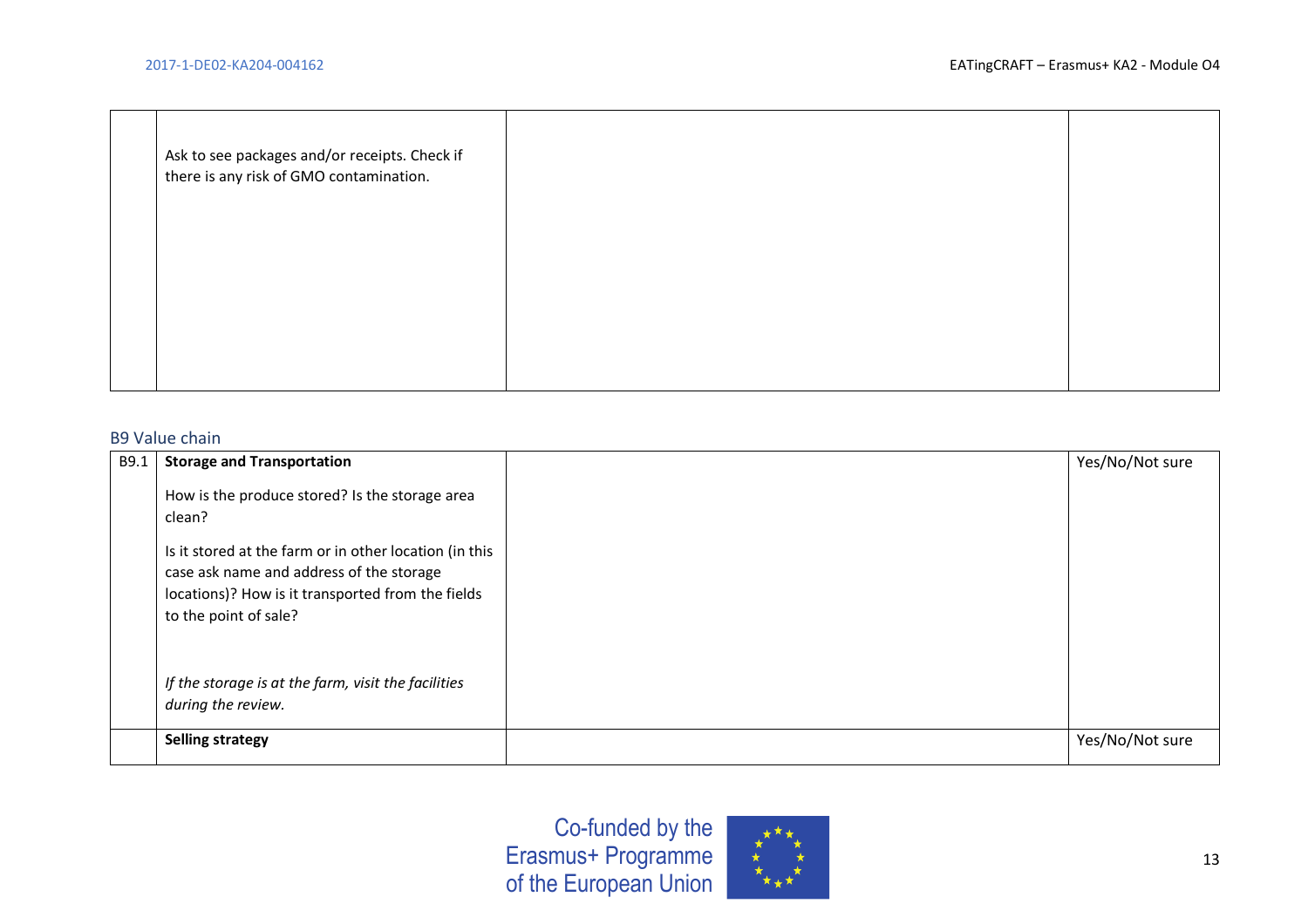| How do you sell your produce: direct selling,<br>street markets, CSA, box schemes, retailers etc                                                                                                                                                                                           |                 |
|--------------------------------------------------------------------------------------------------------------------------------------------------------------------------------------------------------------------------------------------------------------------------------------------|-----------------|
| Write down name and location of the selling<br>points.                                                                                                                                                                                                                                     |                 |
| Purchase / resale of products.                                                                                                                                                                                                                                                             | Yes/No/Not sure |
| Specify the nature of the products and the<br>contact details of the supplier (s). What % of<br>turnover does the resale represent? Do you<br>communicate the name of the producer of the<br>products sold not coming from the farm? Are<br>these products from certified organic farming? |                 |
| The quantities sold are coherent with the<br>production or the purchase of raw materials?<br>To check, proceed by selecting one final product<br>(over a year or over a period of a year); then link<br>all the related supplies, processing, volumes of<br>finished products, packaging.  | Yes/No/Not sure |
|                                                                                                                                                                                                                                                                                            |                 |

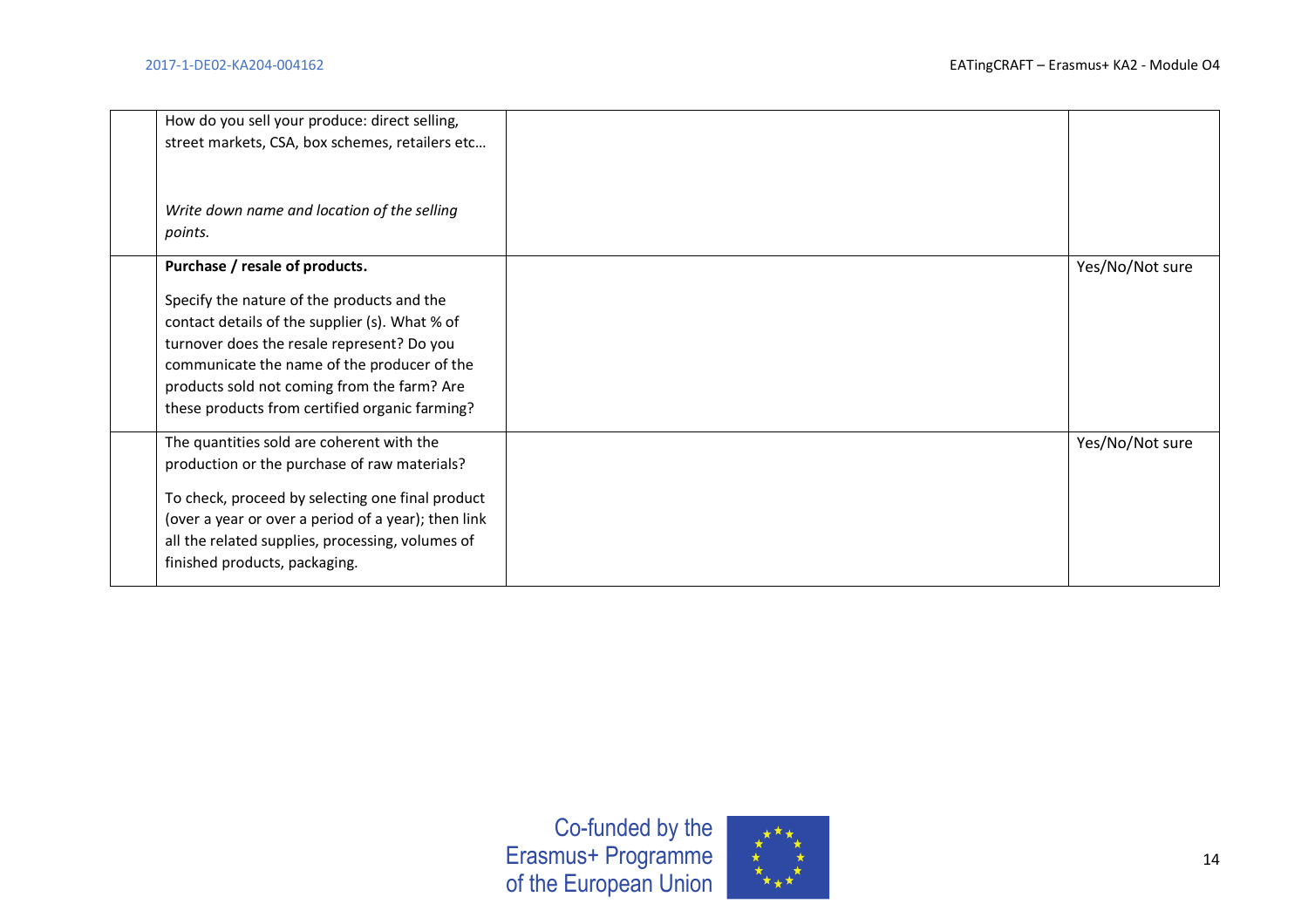## C The current year

| C1.1 | List (if any) any changes you have | Yes/No/Not sure |
|------|------------------------------------|-----------------|
|      | made this year to the              |                 |
|      | information provided in Section    |                 |
|      | A and B of the previous peer       |                 |
|      | review report.                     |                 |
|      |                                    |                 |
|      |                                    |                 |
|      |                                    |                 |
|      |                                    |                 |
|      |                                    |                 |
|      |                                    |                 |
|      |                                    |                 |
|      |                                    |                 |
|      |                                    |                 |
|      |                                    |                 |
|      |                                    |                 |
|      |                                    |                 |
|      | List (if any) any corrective       | Yes/No/Not sure |
|      | actions you have taken this year   |                 |
|      | to address the improvements        |                 |
|      | requested during the previous      |                 |
|      | round of certification.            |                 |
|      |                                    |                 |
|      |                                    |                 |
|      |                                    |                 |
|      |                                    |                 |
|      |                                    |                 |
|      |                                    |                 |
|      |                                    |                 |
|      |                                    |                 |

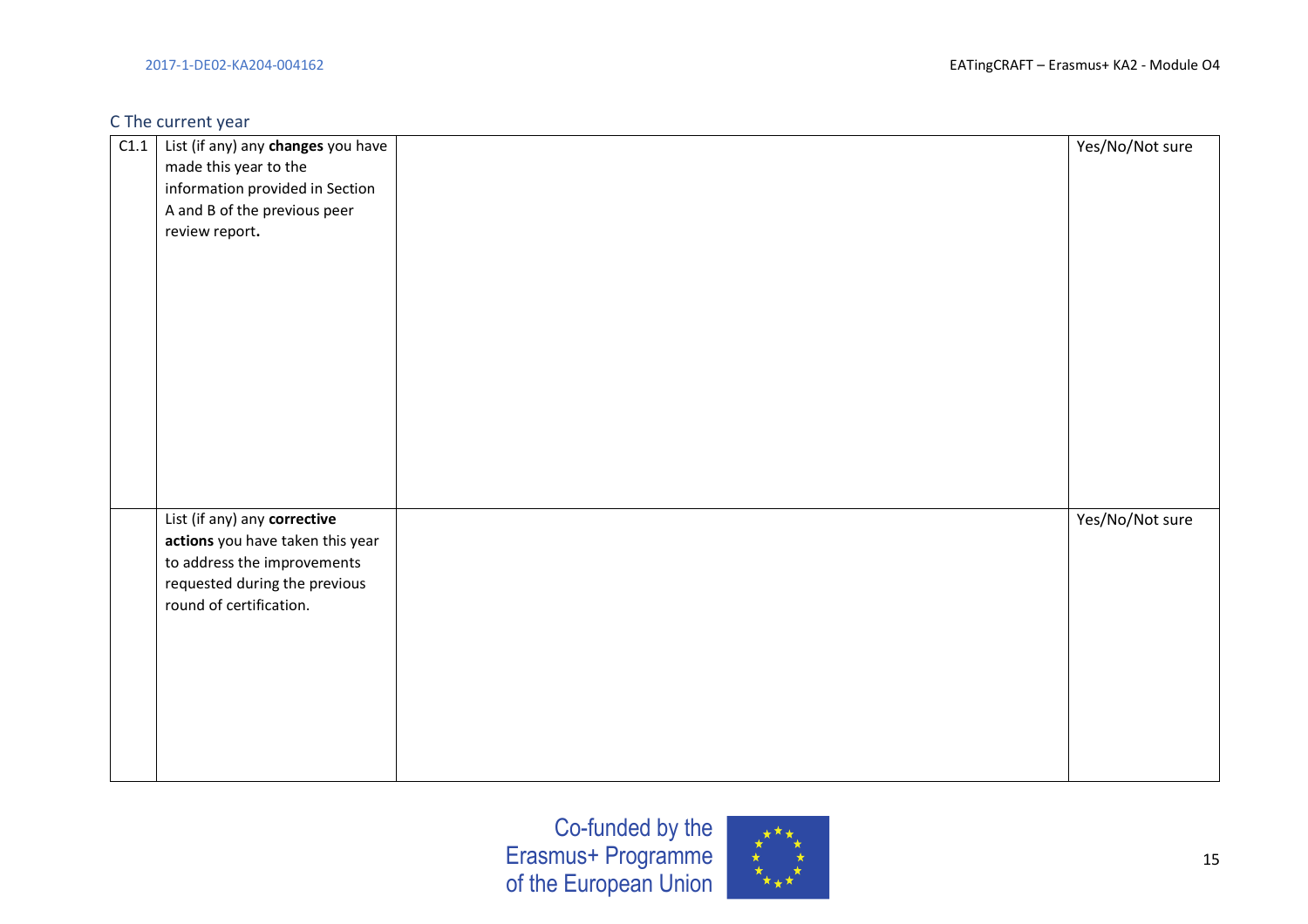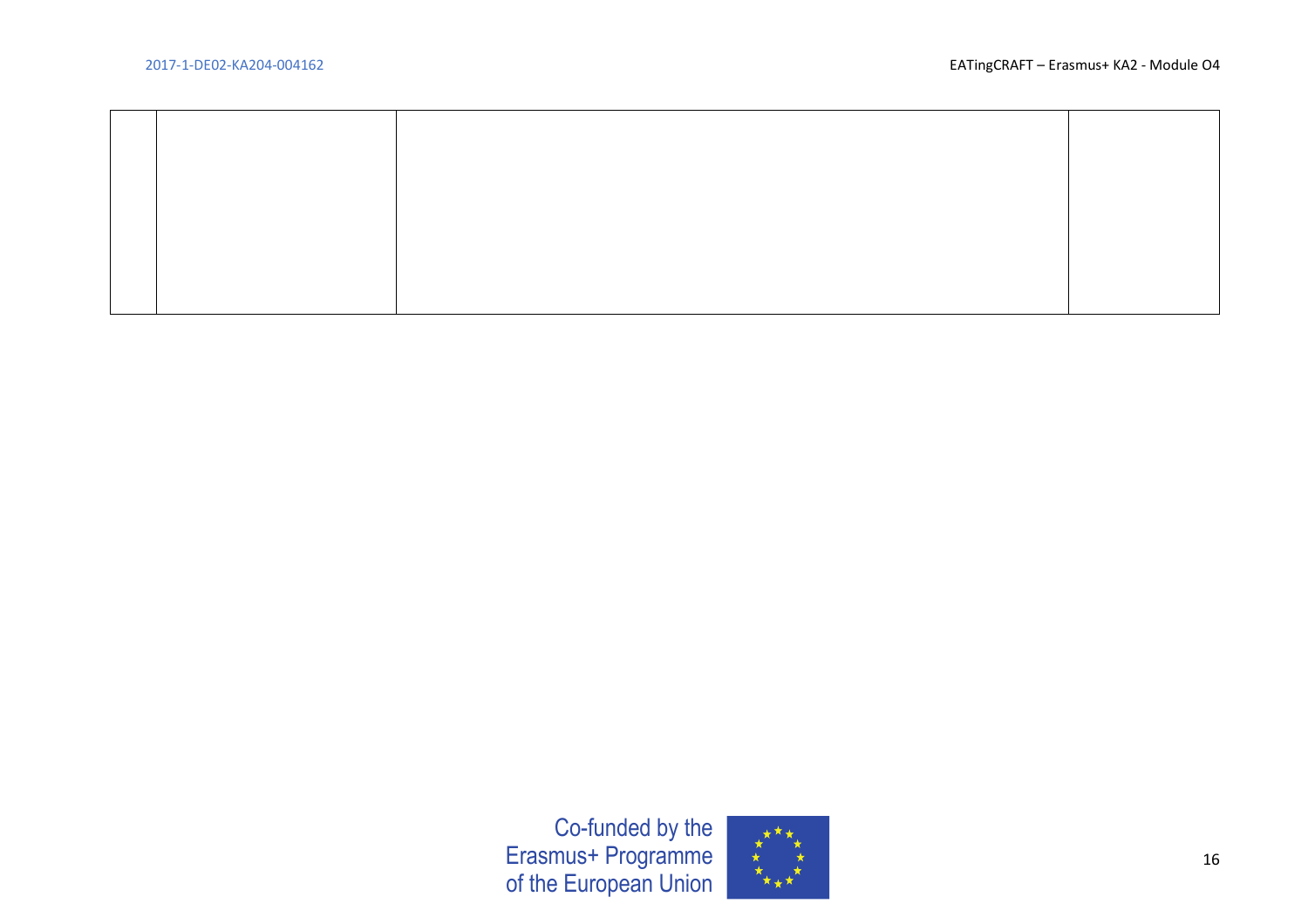# Summary Peer Review Report

A. Describe notable aspects of the farm operations:

| Appreciation     |  |
|------------------|--|
|                  |  |
|                  |  |
|                  |  |
|                  |  |
| Need improvement |  |
|                  |  |
|                  |  |
|                  |  |
| Non compliance   |  |
|                  |  |
|                  |  |
|                  |  |
|                  |  |
| Others           |  |
|                  |  |
|                  |  |
|                  |  |
|                  |  |

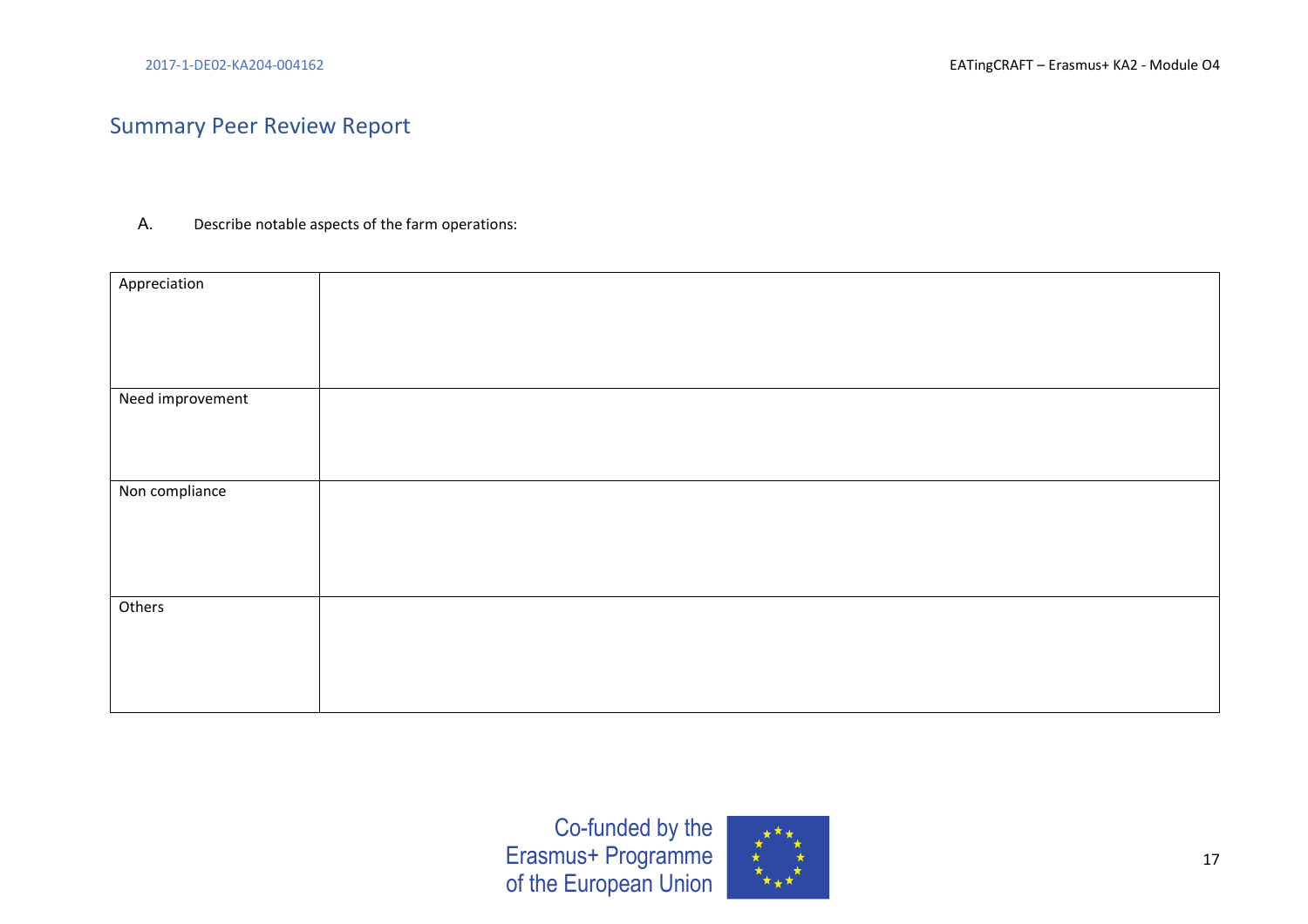B. Based on the observations and the interview with the producer the review team recommends that the status of the producer should be:

| $\Box$ Approved. | $\Box$ Not approved |
|------------------|---------------------|
|                  |                     |

 **Approved with conditions** 

Explanation:

#### **In conversion**

Start and end of conversion period:  $\Box$